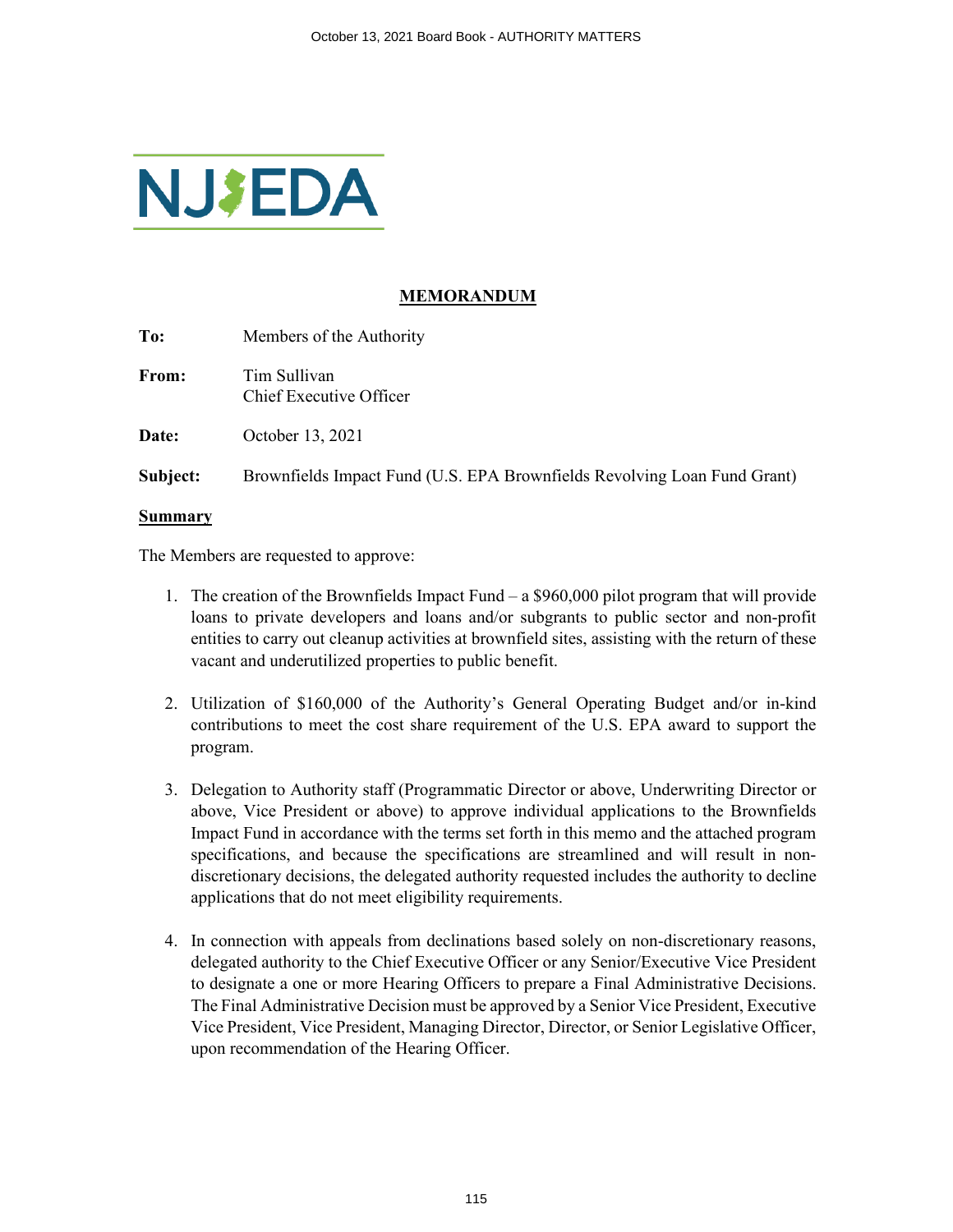- 5. Delegation to Authority staff (Chief Executive Officer or any Senior Vice President) to accept additional funding up to \$5 million over a fifteen year period for this program from the U.S. EPA, and to impose additional requirements that may be required by law as a condition of accepting additional funding, provided that the requirements are consistent with the parameters of the program.
- 6. Delegation to Authority staff (Chief Executive Officer, any Senior Vice President, any Chief Officer, or any Director) to waive the application fee for subgrant applicants upon demonstration by the applicant that the imposition of the fee would impose undue financial hardship.

# **Background**

Through this comprehensive economic plan for building a stronger, fairer economy in New Jersey, Governor Murphy has identified the remediation and redevelopment of brownfield sites as an important component of smart planning that will allow New Jersey to meet its goals for economic growth. On November 14, 2019, the Members of the Authority approved the NJEDA's application to the U.S. EPA Brownfields Revolving Loan Fund grant opportunity. On May 6, 2020, the U.S. EPA selected the NJEDA to receive a Brownfields Revolving Loan Fund grant of \$800,000 with which the Brownfields and Sustainable Systems team will create a pilot program known as the Brownfields Impact Fund.

Brownfields are former commercial or industrial sites that are vacant or underutilized and are suspected or known to be contaminated. The properties have a negative impact on New Jersey's economy because they lower property values, decrease employment opportunities, and lead to a loss of tax revenue. They can also attract illegal activities due to their unsightly, blighted nature and can create an overall negative perception of the community. Brownfields are diverse in their shapes, sizes, contamination levels, and locations. A brownfield can be a large, former industrial property or a small, local site like an abandoned gas station in a downtown area. The remediation of brownfield properties can transform communities, providing benefits to the local and regional economies including fostering the development of medium, small, and microbusinesses. Brownfield remediation projects can also have an overall positive effect on the community such as increased safety, community pride, and health and wellness.

The brownfield path to redevelopment begins with the assessment phase looking at the history and current status of the site to determine if potential environmental issues exist. If environmental issues are identified, the process moves to into the investigation phase. The investigation determines if contamination is present on the site via sampling and laboratory testing. If there is contamination, the test results can inform a redevelopment plan. The next phase, the remediation phase, includes addressing the contamination making the site safe for reuse. This environmental cleanup is often the most challenging step in converting contaminated properties into healthy and productive use such as commercial and industrial development, housing, and other catalysts for economic activity. This is the step for which the Brownfield Impact Fund is designed.

The Brownfields Impact Fund is an important product that will facilitate the redevelopment of brownfields by addressing funding gaps to make the remediation phase of the project financially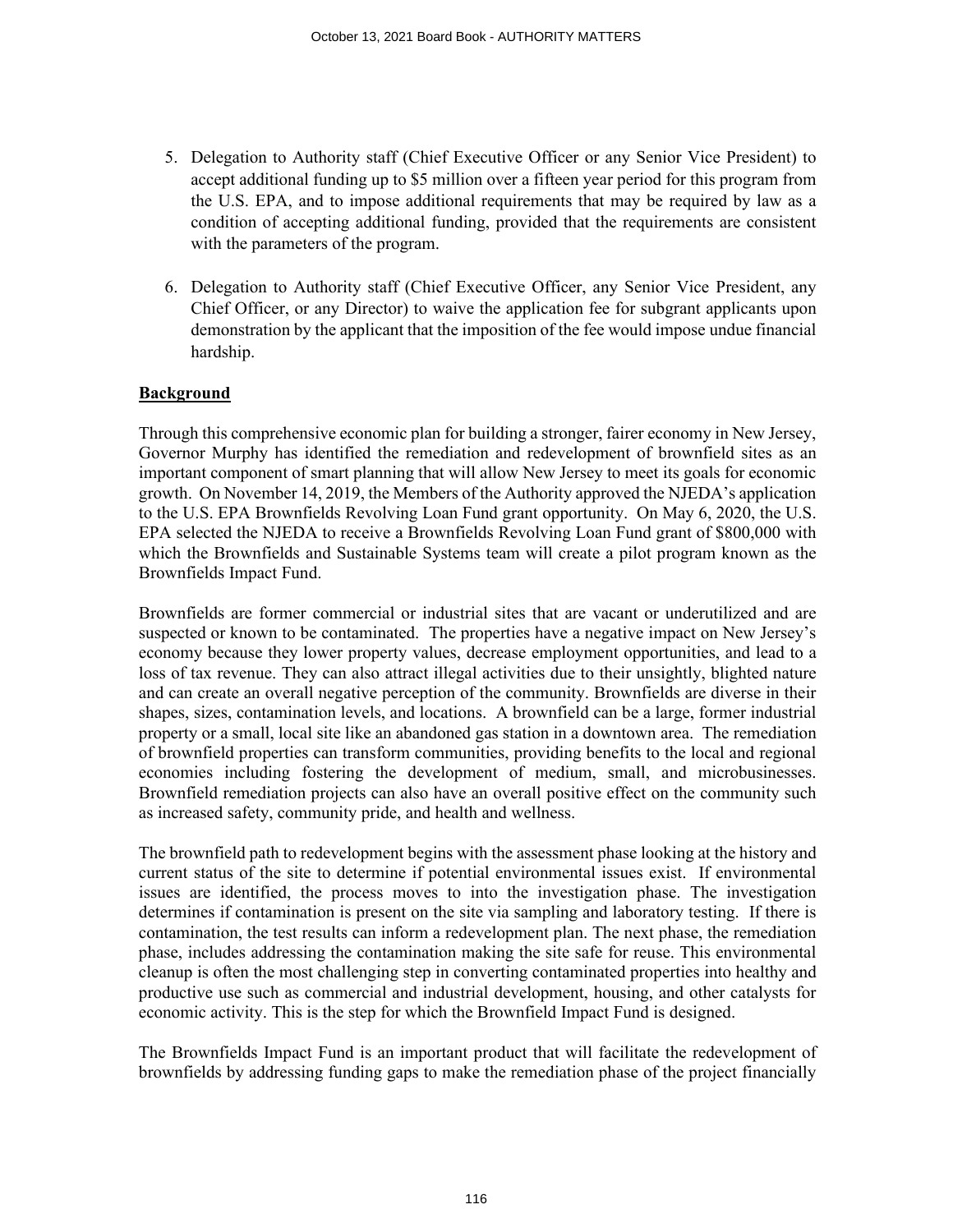viable, after which construction financing can be more readily obtained by the developer. The goal is to fund projects that will perform cleanup activities that will help promote the redevelopment of brownfield sites for productive reuse. This program can increase the economic impact of the State's investment, reactivating long-stalled sites and encouraging job creation through remediation, redevelopment, and productive reuse of the property. An additional outcome of the program is to minimize the negative environmental impacts of developing current green spaces for commercial and industrial use. The Brownfield Impact Fund will accomplish this by focusing on the reuse of distressed, abandoned brownfields properties, which are often located in sought after areas within the community. Revitalization of brownfield properties allows for economic development in key locations which often have existing access to a potential workforce, infrastructure, and redevelopment opportunities in our communities.

## **Program Design**

Under the Brownfields Impact Fund, the NJEDA will make low-interest loans available to forprofit organizations and will make low-interest loans and grant funding available to non-profit organizations and units of local governments. Private developers will not be eligible to apply for grant funding. Funds will be awarded on a first come, first serve basis upon receipt of a completed application.

These loans/subgrants will assist with the cleanup and other pre-construction activities of brownfield sites throughout the state, particularly those within the federally designated Opportunity Zones in the States' Community Collaborative Initiative (CCI) cities. Eligible uses of the loan and/or subgrant funding includes remediation activities necessary to clean up the release or mitigate the threatened release of hazardous materials and other activities approved by the U.S. EPA and outlined in the program specifications.

CCI is a place-based partnership, between the New Jersey Department of Environmental Protection (NJDEP) and the NJEDA, that tackles quality of life issues in New Jersey's most distressed cities. CCI aligns its interests with those that support environmental and community revitalization, equitable economic development, and enhanced public health outcomes. The CCI cities are complex communities that are home to New Jersey's most underserved populations. These cities have been disproportionately burdened with the remnants of New Jersey's industrial legacy.

For the first three months (90 days) of the program from the date the Authority begins accepting applications, eligibility will be limited to the CCI cities. After the 90-day period, the Authority will begin accepting applications from projects located in areas outside of the defined CCI cities, subject to the availability of funding.

Under the Brownfield Impact Fund, the minimum loan amount will be \$50,000, with a maximum loan amount of up to \$350,000. The minimum subgrants amount will be \$25,000, with a maximum subgrant amount of up to \$350,000. The total amount of all grant funding will not exceed \$360,000 (45% of the total U.S. EPA award amount of \$800,000) pursuant to U.S. EPA program requirements. U.S. EPA has the right to recover funding from the NJEDA in the case of noncompliance with the U.S. EPA agreement or with federal law.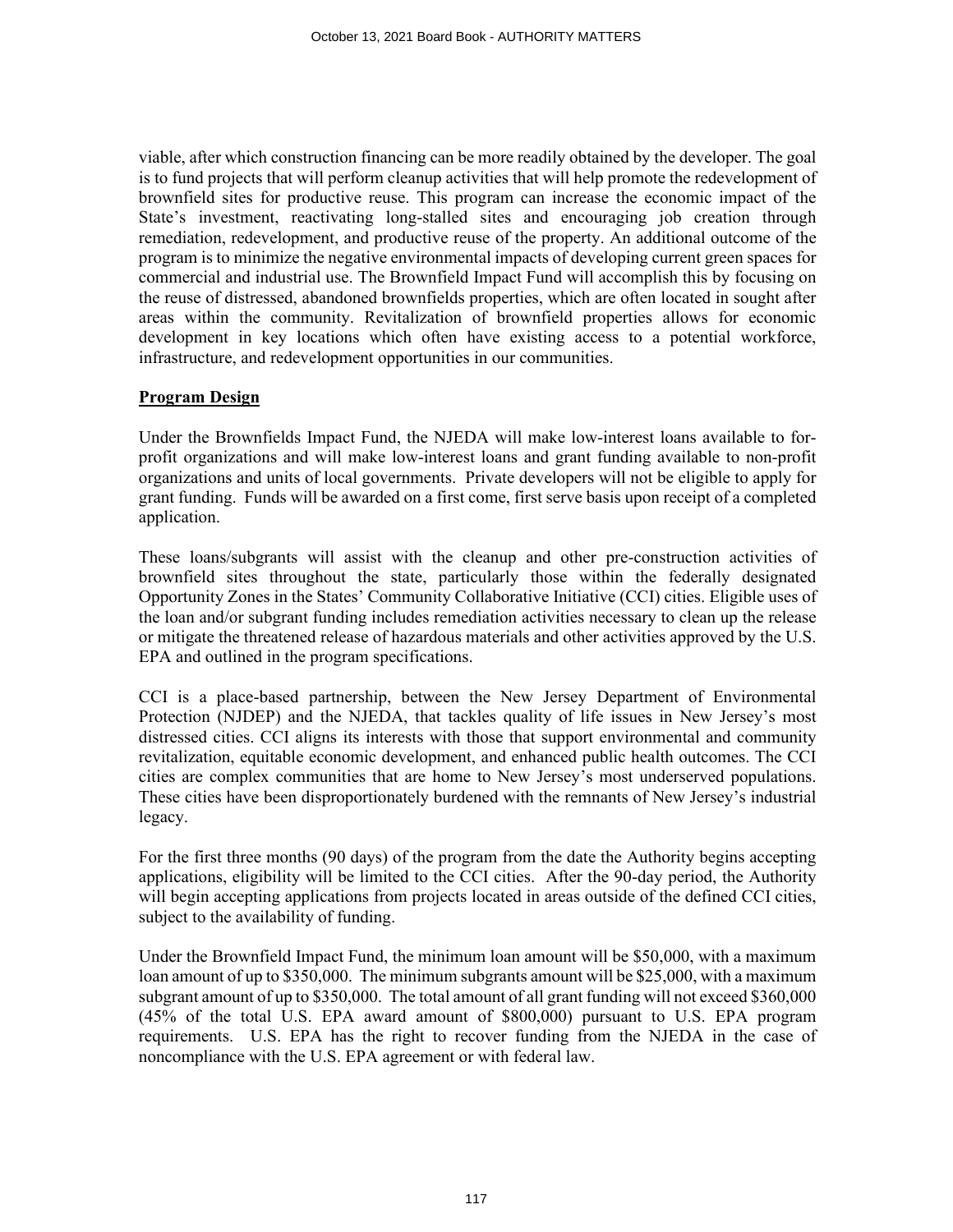As part of eligibility for the Brownfields Impact Fund, entities applying for a loan must be able to demonstrate site control or a path to site control of a brownfield property at time of application. For non-profit organizations and units of local government applying for grant funding, the entity must own the brownfield property at the time of the application and retain ownership of the term of the grant.

Furthermore, all applicants for either the loan or subgrant must be accompanied by a letter of support from the mayor or, if the position of mayor does not exist, from the governing body of the municipality in which the brownfield site is located. The letter of support must indicate that the project aligns with the master land use plan, or the local redevelopment plan, or that no local redevelopment plan exists. In any event, all applicants must have a redevelopment plan for the contaminated property.

Applicants must be in good standing with the NJ Department of Labor and Workforce Development and the NJ Department of Environmental Protection (as determined by each Department). If a compliance issue exists, the eligible entity may have an agreement with the respective Department that includes a practical corrective action plan, as applicable. Furthermore, the eligible entity will be required to provide, prior to execution of a grant agreement, a valid tax clearance certificate from the NJ Division of Taxation within the NJ Department of Treasury.

Loans or subgrants cannot be provided to entities who caused or contributed to the contamination of the property. Specifically, this program excludes: individuals or entities responsible for, or individuals or entities who have common ownership or control with entities responsible for, any existing environmental contamination at the site. Entity must not be considered liable or potentially liable for the environmental contamination under the federal Comprehensive Environmental Response, Compensation, and Liability Act (CERCLA) § 107.

#### **Interest Rate and Terms**

The goal of the U.S. EPA is the remediation of brownfield sites, and these remediation activities are often complex and are frequently stalled due to funding gaps. As the loans are primarily funded by the U.S. EPA, there is a higher threshold for risk. The U.S. EPA does not provide strict underwriting criteria, but rather expects the NJEDA shall undertake reasonable efforts to enforce the terms of the loan agreement. As such, NJEDA will follow the guidelines of the Cooperative Agreement with the U.S. EPA, pertaining to prudent lending and sub-granting practices. Further underwriting requirements are detailed in an attachment to the program specifications (NJEDA Confidential).

In recognition of the higher threshold for risk, the NJEDA has structured these loans with an up to 20-year term and 2% interest rate (with an option for interest rate reductions to a floor of 1%). Principal and interest will be deferred until the end of Year 4. During this period, interest will accrue and capitalize.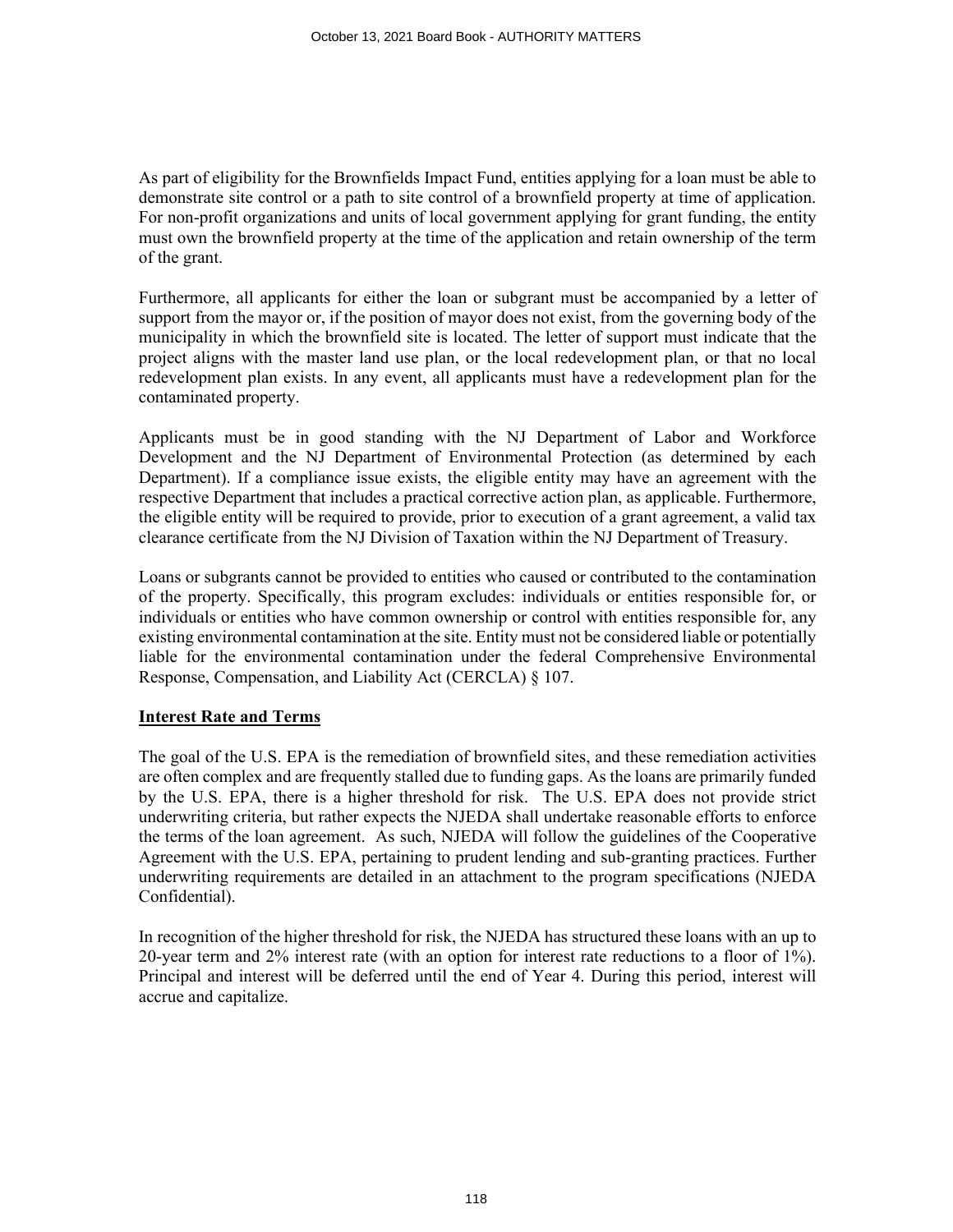The Davis-Bacon Act and New Jersey Prevailing Wage requirements, and associated U.S. Department of Labor (DOL) regulations, apply to all construction, alteration, and repair contracts and subcontracts awarded with funds provided under this program.

## **Fund Utilization**

Staff is recommending the utilization of \$160,000 of the Authority's General Fund and/or in-kind contributions to meet the required cost share of the \$800,000 in U.S. EPA award to fully fund this program at \$960,000. The Authority's maximum cash contribution is \$160,000. This contribution may be reduced by in-kind labor contributions and cost-share match by the applicants, as described below.

Of this \$960,000, \$800,000 will be available to capitalize the Revolving Loan Fund in the form of loans and/or subgrants. U.S. EPA approved \$160,000 to be utilized by the Authority to support programmatic expenses, including staff time, contractors, marketing, outreach, training, travel, and other costs associated with operating the program. Some of these costs, such as staff time, may be provided as in-kind services. Additionally, there may be instances that the loan and/or subgrant provided through this program does not cover the entirety of the remediation cost.

*Example: If an applicant's total remediation project costs are \$400,000, and the NJEDA provides \$350,000 through this program, the remaining \$50,000 of the remediation project costs could be counted towards the NJEDA's cost share.* 

NJEDA will coordinate with the applicant to capture and document available cost share.

# **Approval Process / Delegated Authority**

Potential applicants will be asked to complete a pre-application screening form prior to submitting an application. The Brownfields & Sustainable Systems team will review applications for eligibility and appropriateness based on the U.S. EPA guidelines as identified in the attached program specifications. The approval process also includes a technical review which will vet projects for readiness. The factors for the technical review include but are not limited to completion of the environmental assessment, existence of a draft remedial action workplan, engineer's cost estimate for remediation, and permits. A third-party contractor, BRS, Inc. is currently under contract to the Authority to provide this review.

In recognition of the anticipated loan/subgrant amounts and the non-discretionary program criteria, the Members are requested to approve Delegation to Authority staff (Programmatic Director or above, Underwriting Director or above, Vice President or above For example - Director of Brownfields & Sustainable Systems, Director of Underwriting, and Senior Vice President of Finance & Development) to approve individual applications to the Brownfields Impact Fund, in accordance with the terms set forth in the attached program specifications. Financial underwriting is not required for subgrants; therefore, the approval process for loans and subgrants will require the following levels of approval:

a. Loans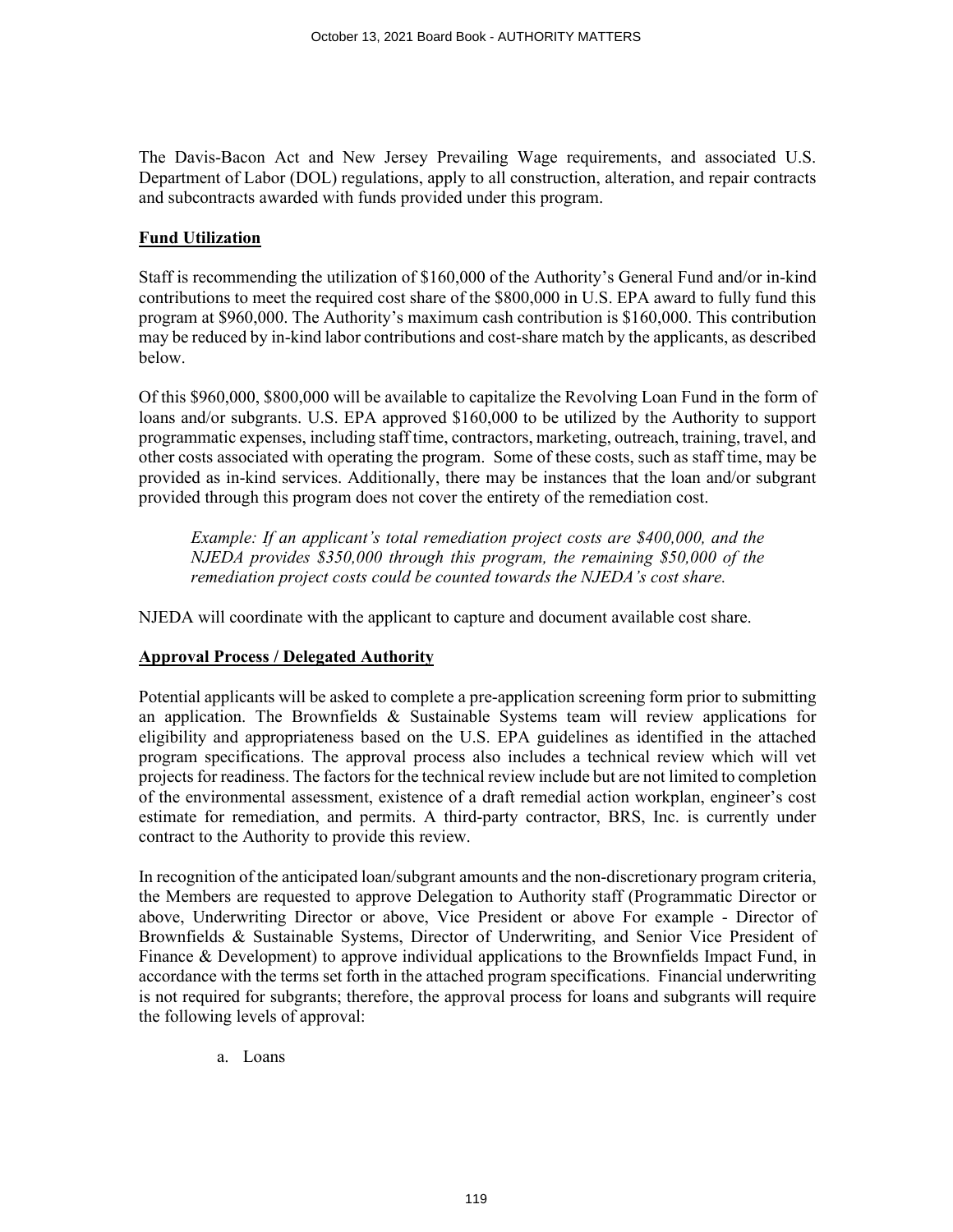- i. Programmatic Program Director or above
- ii. Underwriting Director or above
- iii. Final Approval Vice President or above

## b. Subgrants

- i. Programmatic Program Director or above
- ii. Final Approval Vice President or above

The delegated authority requested for approval also includes the delegated authority to decline for any declinations based solely on non-discretionary reasons. For final administrative decisions based solely on non-discretionary reasons, delegated authority is requested for approval by a Senior Vice President, Vice President, Managing Director, or the Director of Legal Affairs. With delegated authority, two signatures at director level or higher will be required for approvals and/or declinations.

For appeals, Delegation to Authority staff (Chief Legal & Strategic Affairs Officer, any Vice President, Director of Legal Affairs, Director of Business Operations) to issue final administrative decisions for appeals of non-discretionary declinations.

## **Fees**

For the Brownfield Impact Fund, there will be an application fee for loans of \$1,000. For the Brownfield Impact Fund, there will be an application fee for subgrants of \$1,000. For subgrant applications, the NJEDA will waive the application fee upon demonstration by the applicant that the imposition of the fee would impose an undue financial hardship. Undue financial hardship is determined by delegated authority based on NJEDA established objective criteria provided in the Program application and in accordance with program policies and procedures. The program policies and procedures include a provision that the Department of Community Affairs (DCA) Municipal Revitalization Index (MRI), which demonstrates municipal distress, will be utilized to evaluate hardship for municipalities. The program policies and procedures also include a provision for non-profits that the hardship will be evaluated based on their annual operating budget.

For loans specifically, there will be a commitment fee of 0.875% of the loan amount, a closing fee of 0.875% of the loan amount. For any modifications needed on a loan, there will be a loan modification fee of \$1,000. These fees are consistent with other NJEDA programs.

# **Recommendation**

The approval of the members is requested for: (1) The creation of the Brownfields Impact Fund – a \$960,000 pilot program that will provide loans to private developers and loans and/or subgrants to public sector and non-profit entities to carry out cleanup activities at brownfield sites, assisting with the return of these vacant and underutilized properties to public benefit; (2) Utilization of \$160,000 of Authority General Funds and/or in-kind contributions, the U.S. EPA award cost share requirement, to operate the Brownfields Impact Fund; (3) Delegation to Authority staff (Programmatic Director or above, Underwriting Director or above (when applicable), and a Vice President) to approve individual applications to the Brownfields Impact Fund in accordance with